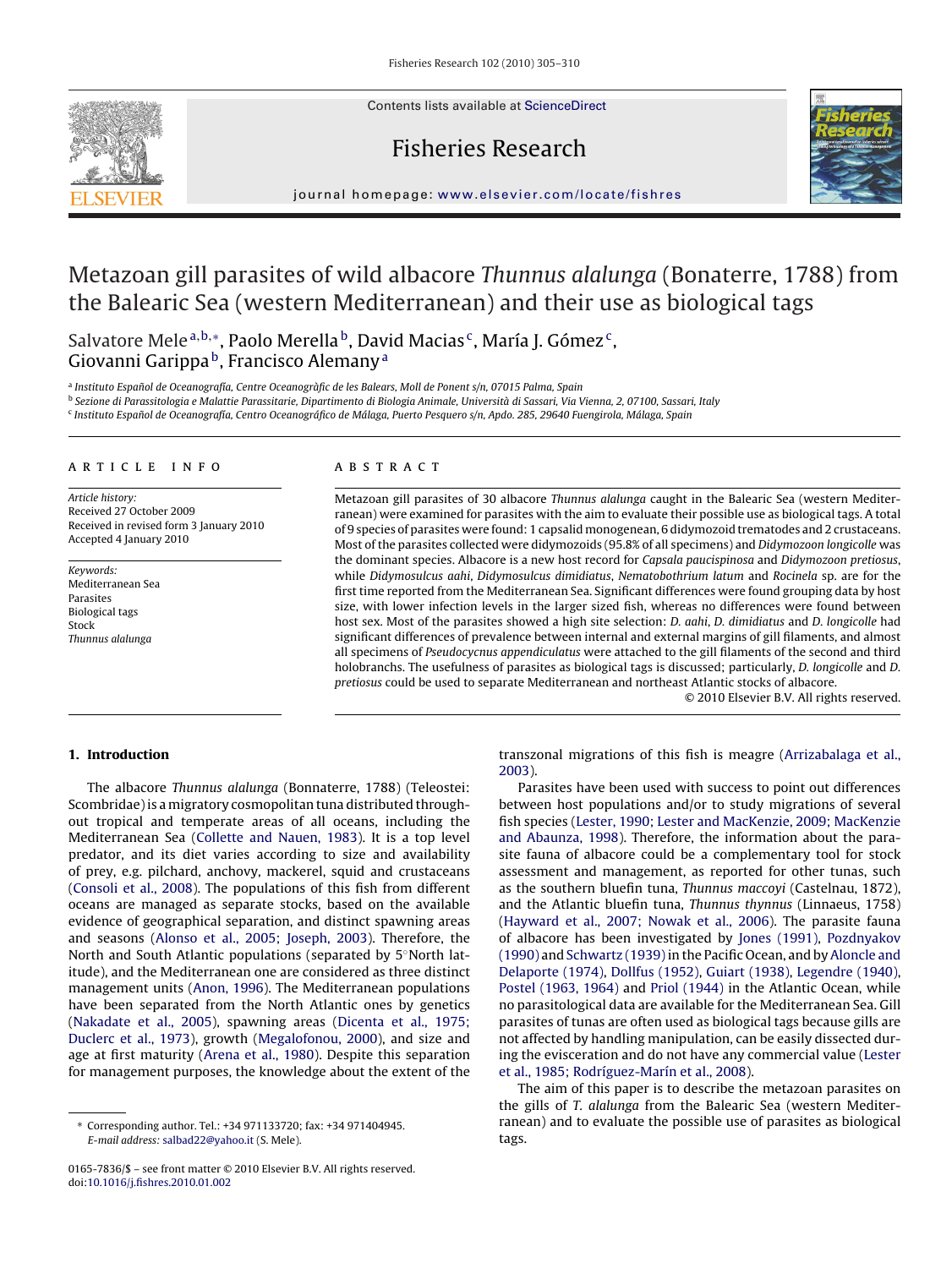# **2. Materials and methods**

On July 2008, 30 specimens of albacore were caught by trolling lines in the Balearic Sea (western Mediterranean) (Fig. 1).

Immediately after landing, fish were measured (range fork length = 50–96 cm), weighed (range of total weight 3.8–16.2 kg), and sexed (sex ratio = 1:1) (Table 1). Gills were extracted, stored individually in plastic bags and frozen at −20 ◦C. In the laboratory, the gills were unfrozen and carefully examined for parasites. Each holobranch was numbered from 1 to 4, from the anterior-external to the posterior-internal, and their surfaces named A, B, C and D (Fig. 2).

Location and possible macroscopic pathological alterations were recorded for each parasite. All parasites found were counted and stored in 70% ethanol. For microscopical examination and species identification, parasites were processed according to standard protocols [\(Berland, 1984; Roberts, 1989\).](#page-4-0) Fresh and mounted parasites were micrographed and measured with a digital sys-



**Fig. 1.** Site of sampling of albacore (Thunnus alalunga) in the Balearic Sea (western Mediterranean).

### **Table 1**

Sampling data of the specimens of albacore (Thunnus alalunga) examined, grouped according to fork length.  $FL =$  fork length;  $W =$  total weight.

| Group of size $N$ |    | Mean $FL \pm s.d.$ (cm) | Mean $W \pm s.d.$ (kg) | Sex ratio F:M |
|-------------------|----|-------------------------|------------------------|---------------|
| FL 50-66 cm       | 16 | 62.2(4.1)               | 4.9(0.8)               | 1:0.45        |
| FL 67-74 cm       | 6  | 69.8(1.1)               | 6.3(0.7)               | 1:2           |
| FL 75-96 cm       | 8  | 81.7(6.8)               | 10.4(2.6)              | 1:1           |
| All samples       | 30 | 68.9(9.5)               | 8.5(2.8)               | 1:1           |



**Fig. 2.** Diagram of the gills of albacore (Thunnus alalunga) illustrating the division in microhabitats. (a) Gill holobranchs; (b) transversal section of the whole holobranch, sides (A, B, C and D); outer sides (A and D) and inner sides (B and C).

tem. Among the literature used for species identification: [Bussieras](#page-5-0) [\(1972\),](#page-5-0) [Chisholm and Whittington \(2007\),](#page-5-0) [Lamothe-Argumedo](#page-5-0) [\(1997\),](#page-5-0) [Palombi \(1949\)](#page-5-0) and [Price \(1939\)](#page-5-0) for monogeneans; [Ariola](#page-4-0) [\(1902\),](#page-4-0) [Guiart \(1938\),](#page-5-0) [Ishii \(1935\),](#page-5-0) [Legendre \(1940\),](#page-5-0) [Pozdnyakov](#page-5-0) [\(1990\),](#page-5-0) [Pozdnyakov and Gibson \(2008\)](#page-5-0) and [Yamaguti \(1958, 1970\)](#page-5-0) for didymozoids; [Brian \(1906\),](#page-4-0) [Hewitt \(1969\)](#page-5-0) and Kabata (1992) for copepods; [Bruce \(1983\),](#page-4-0) [Brusca and Iverson \(1985\),](#page-4-0) [Haswell \(1882\)](#page-5-0) and [Richardson \(1905\)](#page-5-0) for isopods.

Prevalence (P%), range of intensity (IR) and mean intensity (MI) of each parasite species were calculated according to [Bush](#page-4-0) [et al. \(1997\).](#page-4-0) Confidence intervals of prevalence and of mean intensity were calculated with Sterne's exact method [\(Reiczigel,](#page-5-0) [2003\)](#page-5-0) and Efron-Tibshirani bootstrap [\(Rózsa et al., 2000\),](#page-5-0) respectively. The levels of infection were calculated according to site of location, host size (hosts were divided into three fork length categories: 50–66 cm, 67–74 cm, 75–96 cm), and sex. Fisher's exact test and bootstrap test were used to evaluate differences between prevalences and mean intensities [\(Rózsa et al., 2000\).](#page-5-0) Calculations were made using the free software Quantitative Parasitology 3.0 [\(Reiczigel and Rózsa, 2005\).](#page-5-0) To evaluate possible correlations between host size and prevalence (with previous arcsine transformation) and intensity of infection, the Spearman's rank correlation coefficient was tested with Student's t-test ([Zar,](#page-5-0) [1996\).](#page-5-0) Only species with prevalence  $\geq$ 10% were considered for calculations [\(Bush et al., 1990\).](#page-4-0)

# **3. Results**

On the gills of examined albacores, a total of 9 species of metazoan parasites were found [\(Table 2\)](#page-2-0): 1 capsalid monogenean (Capsala paucispinosa (Mamaev, 1968)); 6 didymozoid trematodes (Didymosulcus aahi [Pozdnyakov, 1990;](#page-5-0) D. dimidiatus [Pozdnyakov, 1990;](#page-5-0) Didymozoon longicolle [Ishii, 1935;](#page-5-0) D. pretiosus [Ariola, 1902;](#page-4-0) Nematobothrium latum [Guiart, 1938;](#page-5-0) Wedlia bipartita (Wedl, 1855)); 2 crustaceans (Pseudocycnus appendiculatus Heller, 1868; Rocinela sp.).

Most of the parasites collected were didymozoids (95.8% of all specimens), followed by crustaceans (2.9%) and monogeneans (1.3%). D. longicolle was the dominant species, with 113 specimens (36.1%), and the copepod P. appendiculatus represented almost all crustaceans. Overall, 83.3% of all sampled tunas were infected with at least one parasite (total MI 12.5).

Prevalence and mean intensity of parasites are shown in [Table 2.](#page-2-0) Grouping data according to host size, significant differences were found between total prevalences of the smaller and the larger sized fish [\(Table 2\),](#page-2-0) but prevalence and intensity of the single parasite species were not correlated with host size. Prevalence and mean intensity according to host size are reported in [Fig. 3.](#page-2-0) In general, the lower values of infection were recorded in the larger sized hosts, and two species (D. pretiosus and P. appendiculatus) were not recorded in fish of this group. C. paucispinosa was only found in 2 specimens of the smaller sized fish. No significant differences were recorded between host sex.

According to location, no significant differences were found between right and left gills, and between holobranchs. The first holobranch showed the higher total mean intensity of infection (4.9), and the third the higher total prevalence (73.3%), in particular: 1st holobranch, P% = 70.0%, MI = 4.9; 2nd, 63.3%, 3.4; 3rd, 73.3%, 3.3; 4th, 66.7%, 3.1. The only 4 C. paucispinosa specimens found in situ were located on the first three holobranchs between the gill filaments. Didymozoids had well separated location on gills ([Fig. 4\):](#page-3-0) D. aahi was found on the outer margin of gill filaments; D. dimidiatus on the outer side of gill arches skin; D. longicolle and D. pretiosus on the inner margin of gill filaments, on the basal and middle third of lamella, respectively; N. latum and W. bipartita on the connective tissue of the proximal and distal parts of gill arches, respectively.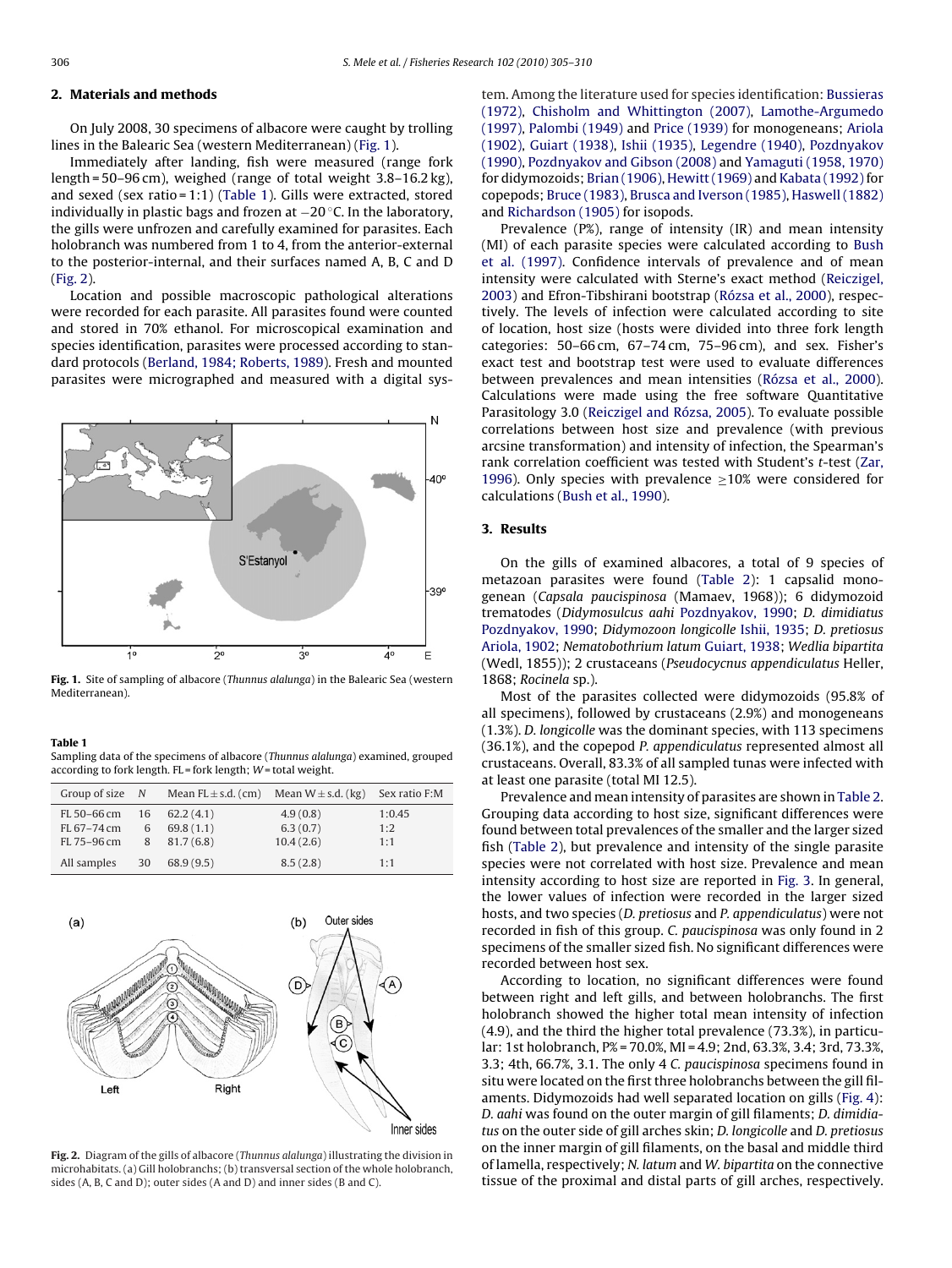# <span id="page-2-0"></span>**Table 2**

List of the parasites found on the gills of albacore (Thunnus alalunga), with indication of prevalence (P%), range of intensity (IR), mean intensity (MI) and 95% confidence intervals (second row).

| Parasite          | FL 50-66 cm        |                          | FL 67-74 cm              |                          | FL 75-96 cm              |                          | Total         |                          |                   |
|-------------------|--------------------|--------------------------|--------------------------|--------------------------|--------------------------|--------------------------|---------------|--------------------------|-------------------|
|                   | P%                 | MI                       | P%                       | MI                       | $P\%$                    | MI                       | $P\%$         | MI                       | IR                |
| Monogenea         |                    |                          |                          |                          |                          |                          |               |                          |                   |
| C. paucispinosa   | 12.5               | 2.0                      | $\overline{\phantom{a}}$ | $-$                      | $\overline{\phantom{0}}$ | $\overline{\phantom{m}}$ | 6.7           | 2.0                      | $\qquad \qquad -$ |
|                   | $2.3 - 37.2$       |                          |                          | $-$                      | $\overline{\phantom{0}}$ | $\overline{\phantom{a}}$ | $1,2-21,3$    | $\overline{\phantom{0}}$ |                   |
| Digenea           |                    |                          |                          |                          |                          |                          |               |                          |                   |
| D. aahi           | 43.8               | 2.0                      | 16.7                     | 2.0                      | 12.5                     | 2.0                      | 30.0          | 2.0                      | $1 - 4$           |
|                   | $20.8 - 69.5$      |                          | $0.1 - 58.9$             | $\overline{\phantom{0}}$ | $0.6 - 50.0$             | $-$                      | $16.3 - 48.3$ | $1.4 - 2.6$              |                   |
| D. dimidiatus     | 68.8               | 3.7                      | 50.0                     | 8.7                      | 25.0                     | 5.5                      | 53.3          | 4.9                      | $1 - 15$          |
|                   | $43.6 - 86.8$      | $1.3 - 2.7$              | $15.3 - 84.7$            | $4.0 - 12.3$             | $46.4 - 63.5$            | $\overline{\phantom{0}}$ | 34.8-70.2     | $3.3 - 7.1$              |                   |
| D. longicolle     | 68.8               | 7.4                      | 50.0                     | 8.0                      | 62.5                     | 1.6                      | 63.3          | 6.0                      | $1 - 53$          |
|                   | $43.6 - 86.8$      | $2.5 - 5.4$              | $15.3 - 84.7$            | $3.0 - 11.3$             | $28.9 - 88.9$            | $1.0 - 1.8$              | $45.0 - 78.7$ | $2.8 - 16.0$             |                   |
| D. pretiosus      | 12.5               | 8.0                      | 16.7                     | 1.0                      | $\overline{\phantom{0}}$ | $\qquad \qquad -$        | 10.0          | 5.7                      | $1 - 11$          |
|                   | $2.3 - 37.2$       | $2.3 - 25.6$             | $0.9 - 58.9$             | $\overline{\phantom{0}}$ |                          | $\qquad \qquad -$        | $2.8 - 26.3$  | $1.0 - 9.0$              |                   |
| N. latum          | 50.0               | 4.3                      | 33.3                     | 6.5                      | 12.5                     | 2.0                      | 36.7          | 4.5                      | $1 - 12$          |
|                   | $27.2 - 72.8$      | $5.0 - 8.0$              | $6.3 - 72.9$             | $3.0 - 6.5$              | $0.6 - 50.0$             | $-$                      | $21.4 - 55.1$ | $2.5 - 7.2$              |                   |
| W. bipartita      | 31.3               | 3.0                      | 16.7                     | 8.0                      | 25.0                     | 1.0                      | 26.7          | 3.1                      | $1 - 8$           |
|                   | $13.2 - 56.4$      | $1.8 - 7.6$              | $0.9 - 58.9$             |                          | $46.4 - 63.5$            | $\qquad \qquad -$        | $13.1 - 44.9$ | $1.5 - 5.4$              |                   |
| Crustacea         |                    |                          |                          |                          |                          |                          |               |                          |                   |
| P. appendiculatus | 25.0               | 1.5                      | 33.3                     | 1.0                      | $\overline{\phantom{0}}$ | $\overline{\phantom{a}}$ | 20.0          | 1.3                      | $1 - 3$           |
|                   | $9.0 - 50.0$       | $1.2 - 5.2$              | $6.3 - 72.9$             | $\overline{\phantom{a}}$ | $\qquad \qquad -$        | $\overline{\phantom{a}}$ | $9.1 - 38.2$  | $1.0 - 1.7$              |                   |
| Rocinela sp.      |                    | $\overline{\phantom{m}}$ | $\overline{\phantom{0}}$ | $-$                      | 12.5                     | 1.0                      | 3.3           | 1.0                      | $\qquad \qquad -$ |
|                   |                    | $\qquad \qquad -$        | $-$                      | $\qquad \qquad -$        | $1.0 - 50.0$             | $\overline{\phantom{a}}$ | $0.2 - 17.7$  | $\overline{\phantom{0}}$ |                   |
| Total             | 100.0 <sup>a</sup> | 13.2                     | 66.7                     | 19.0                     | 61.5 <sup>a</sup>        | 8.1                      | 83.3          | 12.5                     | $2 - 57$          |
|                   | $79.2 - 100.0$     | $1.0 - 2.0$              | $27.1 - 93.7$            | $4.0 - 31.8$             | $34.2 - 83.4$            | $4.4 - 16.6$             | 65.3-93.2     | $8.6 - 19.1$             |                   |

aSignificant difference.

D. aahi, D. dimidiatus and D. longicolle showed significant difference of prevalence between internal and external margins of gill filaments. The pooled didymozoid species occupied with similar total prevalence and mean intensity the inner (P% = 63.3%,

 $MI = 7.5$ ) and outer margins of gill filaments ( $P\% = 60.0\%$ ,  $MI = 6.5$ ) [\(Fig. 4\).](#page-3-0) Almost all specimens of P. appendiculatus were attached to the second and third holobranchs, on the distal part of gill filaments.



**Fig. 3.** Prevalence ( $\Box$ ), mean intensity ( $\blacklozenge$  and 95% confidence intervals (—) of the gill parasites of albacore (Thunnus alalunga) per host size class.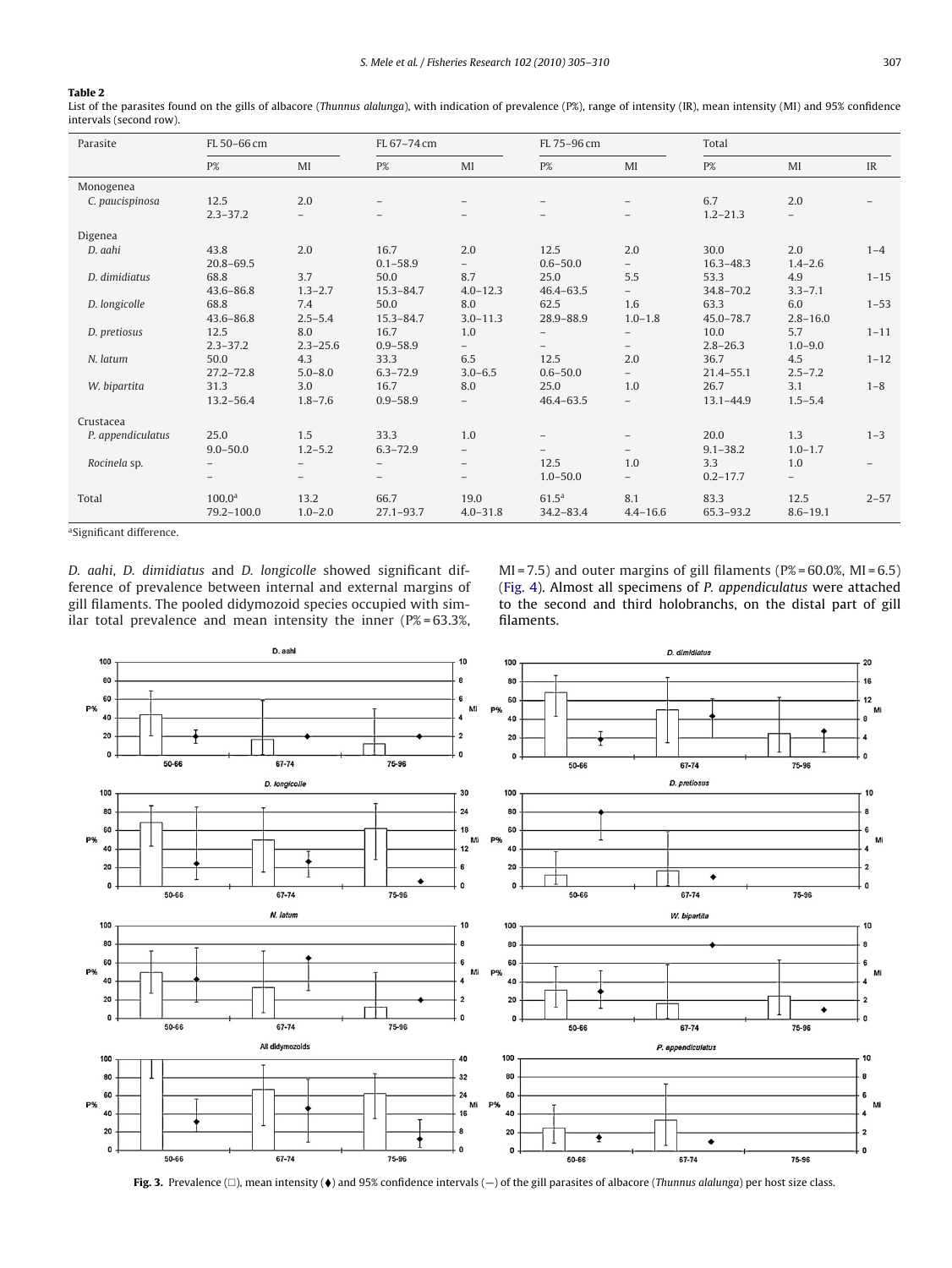<span id="page-3-0"></span>

**Fig. 4.** Location of parasites on gills of albacore (*Thunnus alalunga*). Prevalence ( $\Box$ ) and mean intensity ( $-$ ).

No evident pathological alterations caused by parasites were found, except a light gill swelling on the site of infection caused by some dead didymozoids and P. appendiculatus.

# **4. Discussion**

This study, although based on a relatively small number of samples, is the first contribution to the knowledge of the parasites of T. alalunga from the Mediterranean Sea. Among the 9 species of metazoan gill parasites found, albacore is a new host record for Capsala paucispinosa and Didymozoon pretiosus, while Didymosulcus aahi, D. dimidiatus, Nematobothrium latum and Rocinela sp. are for the first time reported from the Mediterranean Sea [\(Chisholm and](#page-5-0) [Whittington, 2007; Junoy and Castelló, 2003; Munday et al., 2003\).](#page-5-0) D. dimidiatus and N. latum were previously reported only on T. alalunga [\(Guiart, 1938; Pozdnyakov, 1990\),](#page-5-0) while the other species were already recorded on several hosts: C. paucispinosa on Euthynnus affinis (Cantor, 1849), Thunnus albacares (Bonnaterre, 1788), T. obesus (Lowe, 1839) and T. orientalis (Temminck and Schlegel, 1844) ([Chisholm and Whittington, 2007\);](#page-5-0) D. aahi on T. alalunga and T. albacares ([Pozdnyakov, 1990\);](#page-5-0) D. longicolle on several scombrids from the Pacific and Atlantic Oceans [\(Ishii, 1935; Munday et](#page-5-0) [al., 2003\);](#page-5-0) D. pretiosus on T. thynnus ([Ariola, 1902; Culurgioni et](#page-4-0) [al., 2007, 2008\);](#page-4-0) W. bipartita on T. alalunga, T. thynnus and Seriola dumerili (Risso, 1810) ([Culurgioni et al., 2007, 2008; Grau et al.,](#page-5-0) [1999; Guiart, 1938\);](#page-5-0) and P. appendiculatus on Euthynnus spp., Katsuwonus pelamis (Linnaeus, 1758) and Thunnus spp. from all oceans ([Cressey et al., 1983\).](#page-5-0)

The available literature on the gill parasites of albacore is relatively scarce. [Guiart \(1938\),](#page-5-0) [Legendre \(1940\)](#page-5-0) and [Priol \(1944\)](#page-5-0) reported first qualitative data on the parasites of this species from the northeastern Atlantic Ocean. Among the species listed by these authors (overall 16 species, 9 of which on the gills) only N. latum, W. bipartita and P. appendiculatus overlap with the parasites found, but on the basis of the descriptions and drawings given by [Guiart](#page-5-0) [\(1938\), i](#page-5-0)t is likely that the new species there described as Didymocystis macrorchis [Guiart, 1938](#page-5-0) and Didymocystis lanceolata [Guiart,](#page-5-0) [1938](#page-5-0) could be synonyms of D. aahi and D. dimidiatus, respectively. On the other hand, [Jones \(1991\)](#page-5-0) reported quantitative data on the parasites of albacore from the southern Pacific Ocean, but only crustaceans were identified at species level, while didymozoid types where simply listed with labels. The great species richness and high infection levels of didymozoids reported on the gills of albacore, and confirmed in the present study, indicate that these parasites are the principal component of the gill parasites of this host species. This pattern was also observed in K. pelamis [\(Lester et al., 1985\),](#page-5-0) T. albacares [\(Lardeaux, 1982\)](#page-5-0) and T. thynnus ([Culurgioni et al., 2008;](#page-5-0) [Mladineo et al., 2008; Rodríguez-Marín et al., 2008\),](#page-5-0) suggesting that tunas are among the preferred hosts for didymozoids [\(Nikolaeva,](#page-5-0) [1985\).](#page-5-0)

Concerning the site of infection, each species showed a specific location on the 4 holobranchs, as well as on the outer and the inner margins of gill filaments. The dimension and surface area of holobranchs, decreasing from the 1st to the 4th, did not affect the parasite distribution. In fact, no significant differences were found between holobranchs.

According to [MacKenzie and Abaunza \(1998\),](#page-5-0) the ideal tag parasite should have significantly different levels of infection in different localities of the study area and it should persist in the host for a long period of time, the minimum time depending on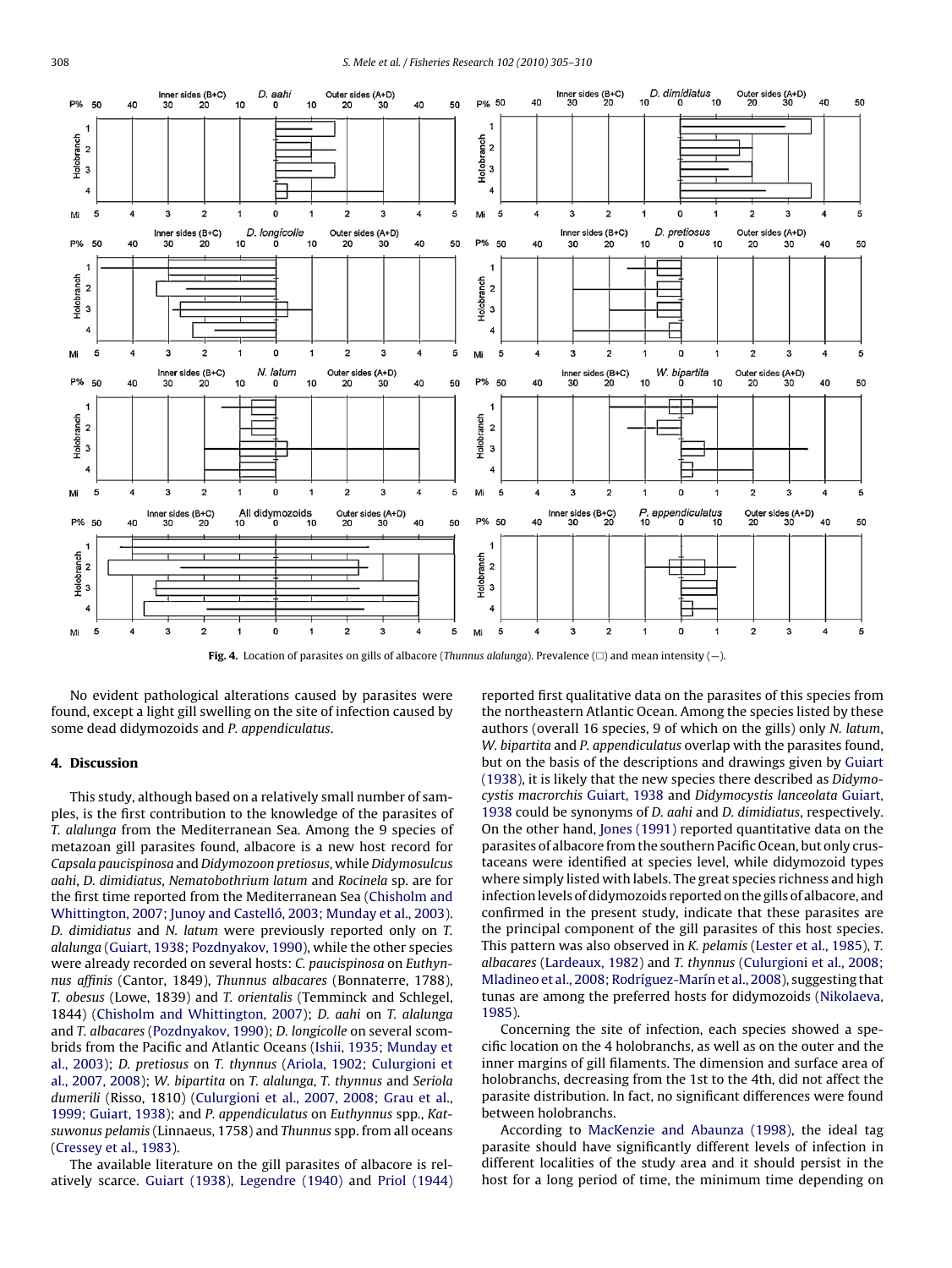<span id="page-4-0"></span>the nature of the study. Moreover, the parasite should be easily detected and identified, and examination of the host should involve the minimum of dissection. Aloncle and Delaporte (1973) proposed Hirudinella fusca Mantez (1926) as a possible biological tag to characterize the northeastern Atlantic population of albacore migrating from the Azores to the Gulf of Biscay, and [Jones \(1991\)](#page-5-0) used the differences in parasite assemblages to describe the genetic migrations of this species between temperate waters of New Zealand and the spawning areas in tropical waters of the Coral Sea and the Tonga Sea.

Although prevalence and mean intensity of gill parasites in Mediterranean albacore were not correlated with host size, the total prevalence of the smallest and largest sized fish showed significant differences, suggesting a reduction of the infection levels in the larger sized hosts. This inverse relation was also reported by [Jones \(1991\)](#page-5-0) for the Pacific albacore, and could be related to the change of habitat and feeding habits of the host with age ([Laurs and](#page-5-0) [Lynn, 1991\).](#page-5-0) The lack of C. paucispinosa and P. appendiculatus in the larger hosts could be related to the change of life style and habitat of adults, which become less gregarious and migrate toward deeper oceanic waters, reducing the chance of transmission of monoxenous parasites, as observed for other big pelagic fish [\(Garcia et al.,](#page-5-0) [2008; Hayward et al., 1998; Merella et al., 2003\).](#page-5-0) [Jones \(1991\)](#page-5-0) and [Lardeaux \(1982\)](#page-5-0) suggested P. appendiculatus and C. paucispinosa for stock discrimination of T. alalunga and T. albacares, respectively, but the easy dislodging, short life span and seasonality of these parasites make them unreliable indicators. On the other hand, the lower infection of didymozoids reported on adult fish could be related to the change of feeding habits, indicating that these heteroxenous parasites would be more present in organisms preyed on by juveniles.

Didymozoids are considered as semi-permanent parasites, because their cysts are easily detectable in their specific location, and their remains are recognizable in the host tissues well after their death [\(Rodríguez-Marín et al., 2008; Speare, 1995\).](#page-5-0) Moreover, the significant site selection showed by these parasites facilitates their detection and could be useful for species identification [\(Culurgioni et al., 2007; Rodríguez-Marín et al., 2008\).](#page-5-0) Among didymozoids, D. pretiosus and D. longicolle could be used to discriminate Mediterranean and northeastern Atlantic albacore, since they have been found only on tunas from the Mediterranean Sea, although D. longicolle has also been described on tunas from the Gulf of Mexico [\(Nikolaeva and Parukhin, 1968\)](#page-5-0) and the Pacific Ocean (Ishii, 1935). W. bipartita could be useful to study the migrations of tunas from the Mediterranean Sea or the northeastern Atlantic to other zones of this Ocean, since this species has only been recorded on albacore and Atlantic bluefin tuna from the Mediterranean Sea and the Gulf of Biscay. Therefore, didymozoids seems to be the most reliable group to be used as biological tags to investigate the albacore ecology and migrations. Nevertheless, taking into account the lack of biological data on their life cycle, the record of many species in separate geographical areas, and of similar species on sympatric hosts, their use would require some caution. In this sense, molecular techniques should be applied to assess the genetic differences among and within the species of this group [\(Mele et al., 2008;](#page-5-0) [Rodríguez-Marín et al., 2008;](#page-5-0) Žilic et al., 2007). Moreover, considering that some of them may also infect the opercula and buccal cavity, the analysis of the whole head would probably give more complete information on the parasite fauna of the host.

Comparing the gill parasitic infections between albacore and bluefin tuna from the Mediterranean Sea, the only Mediterranean tuna studied for parasites [\(Culurgioni et al., 2008; Mladineo et al.,](#page-5-0) [2008\),](#page-5-0) although the total prevalences and mean intensities were similar, the higher values of infection of shared didymozoid species were always found in albacore: [Culurgioni et al. \(2008\)](#page-5-0) reported lower values of D. pretiosus (P% = 5.9%, MI = 3.0) and W. bipartita (P% = 3.1%, MI = 1.0); [Mladineo et al. \(2008\)](#page-5-0) described D. longicolle as rare (P% = 1.1%, MI = 1.9), while it was the dominant species in the present study. Therefore, in spite of the analogous feeding habits of both species ([Consoli et al., 2008\),](#page-5-0) considering that movements of Mediterranean albacore are limited to the Mediterranean Sea (Alonso et al., 2005; Arrizabalaga et al., 2003) while adult bluefin tuna resides in the Mediterranean only during the summer spawning season [\(Rooker et al., 2007\),](#page-5-0) albacore could have a primary role in the life cycle of these Mediterranean food borne parasites (e.g. D. longicolle and D. pretiosus), while bluefin tuna should be of secondary importance.

Finally, no macroscopic pathological alterations were observed on the gills of the examined hosts, except a light gill swelling caused by P. appendiculatus and by the remains of some dead didymozoids. It is important to stress that monogeneans and copepods can be harmful at high intensities of infection, causing histopathological lesions, such as hyperplasia of the gill epithelium, fusion of gill lamellae, haemorrhages, etc. ([Deveney et al., 2001; Hayward et al.,](#page-5-0) [2007\).](#page-5-0) Conversely, gill didymozoids cause few pathological alterations (Al-Bassel and Ohida, 2006; Deveney et al., 2005; Mladineo, 2006), and they are not considered as harmful. However, in rearing systems where fish is daily exposed to stress, the effects of any infection should be investigated over long time periods, in order to gain accurate insight into the pathology and its effect on the host [\(Mladineo and Tudor, 2004\).](#page-5-0)

## **Acknowledgements**

We thank the fishermen of the Club Nàutic S'Estanyol and the Federació Balear de Pesca i Casting for their collaboration during the sampling. We acknowledge the advice and assistance of A. Morillas, B. Amengual, E. Massutí, J.M. Sorell, M.C. Iglesias, M.L. Fdz. de Puelles and P. Tugores. Research partially supported by the grant M&B 2008/POR 2000-2006 Regione Autonoma della Sardegna and Fondazione Banco di Sardegna 2008.

# **References**

- Al-Bassel, D.A., Ohida, A., 2006. Light and TEM studies on the gills of tuna infected with Allodidymozoon pharyngi didymozoid trematode from Libya. J. Egypt. Ger. Soc. Zool..
- Aloncle, H., Delaporte, E., 1973. Données nouvelles sur le germon Thunnus alalunga Bonnaterre 1788 dans le Nord-Est Atlantique. 1iere partie. Rythmes alimentaires et circadiens chez le germon Thunnus alalunga dans le nord-est Atlantique. Rev. Trav. (Scient. Tech.) Inst. 37, 475–572.
- Aloncle, H., Delaporte, E., 1974. Données nouvelles sur le germon Thunnus alalunga Bonnaterre 1788 dans le Nord-Est Atlantic. 2eme partie. Les populations de germons Thunnus alalunga dans le Nord-Est Atlantique. Rev. Trav. (Scient. Tech.) Inst. 38, 5–102.
- Alonso, C., Arrizabalaga, H., Restrepo, V.R., 2005. Contribution of a chapter on albacore tuna for the revised ICCAT field manual. Collect. Vol. Sci. Pap. ICCAT 58, 1646–1669.
- Anon, 1996. Report of the final meeting of the ICCAT albacore research program. Sukarrieta, Vizcaya, Spain, 1–8 June 1994. Col. Vol. Sci. Pap. ICCAT 43, 1–295.
- Arena, P., Potoschi, A., Cefali, A., 1980. Risultati preliminari sull'età, l'accrescimento e la prima maturità sessuale dell'alalunga, Thunnus alalunga (Bonn., 1788), del Tirreno. Memorie di Biologia Marina e Oceanografia N.S. 10, 71–80.
- Ariola, V., 1902. Contributo per una monografia dei Didymozoon. I Didymozoon parassiti del Tonno. Arch. Parasitol. 6, 99–108.
- Arrizabalaga, H., López Rodas, V., Costas, E., González-Garcés, A., 2003. Estimating albacore movement rates between the North Atlantic and the Mediterranean from conventional tagging data. Col. Vol. Sci. Pap. ICCAT 55, 280–291.
- Berland, B., 1984. Basic techniques involved in helminth preservation. Syst. Parasitol. 6, 242–245.
- Brian, A., 1906. Copepodi parassiti dei pesci d'Italia. Ist. Sordomuti Genova, p. 191. Bruce, N.L., 1983. Aegidae (Isopoda: Crustacea) from Australia with descriptions of three new species. J. Nat. Hist. 17, 757–788.
- Brusca, R.C., Iverson, E.W., 1985. A guide to the marine isopod Crustacea of Pacific Costa Rica. Rev. Biol. Trop. 33, 1–67.
- Bush, A.O., Aho, J.M., Kennedy, C.R., 1990. Ecological versus phylogenetic determinants of helminth parasite community richness. Evol. Ecol. 4, 1–20.
- Bush, A.O., Lafferty, K.D., Lotz, J.M., Shostak, A.W., 1997. Parasitology meets ecology on its own terms: Margolis et al. revisited. J. Parasitol. 83, 575–583.